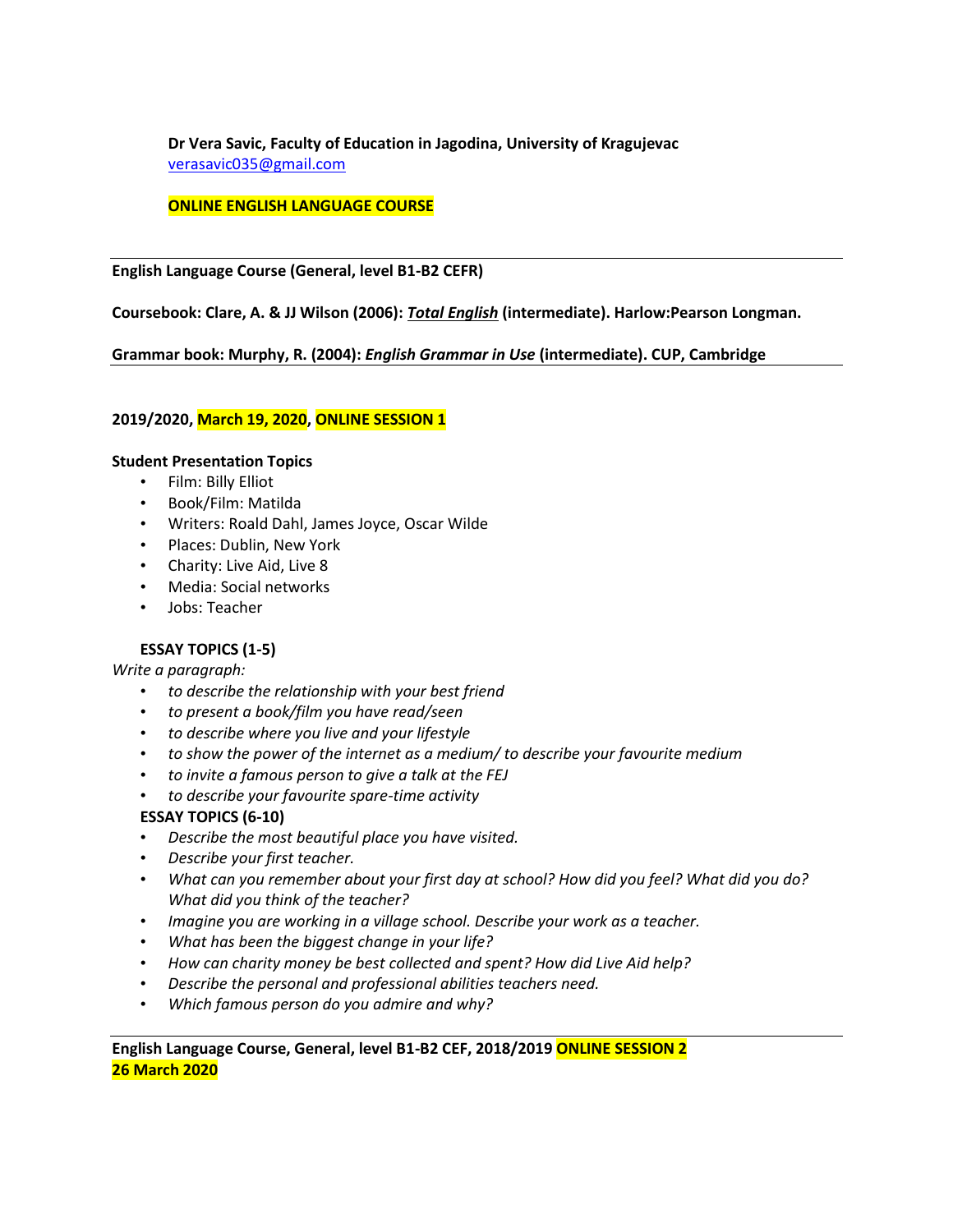## **Spare time (5)**

• **Film: [Trailer:](http://www.youtube.com/watch?v=phCEwSmHpOE) <http://www.youtube.com/watch?v=phCEwSmHpOE>** Making of Billy Elliot:

• <https://www.youtube.com/watch?v=tuBzGWrBCwE> BAFTA leading actor 2001:

https://www.youtube.com/watch?v=-ZvCDX\_Lvds

- Billy Elliot (2000)
- Director: [Stephen Daldry](http://www.imdb.com/name/nm0197636/?ref_=tt_ov_dr)
- Writer: [Lee Hall](http://www.imdb.com/name/nm0355822/?ref_=tt_ov_wr)
- Stars: [Jamie Bell,](http://www.imdb.com/name/nm0068260/?ref_=tt_ov_st) [Julie Walters,](http://www.imdb.com/name/nm0910278/?ref_=tt_ov_st) [Jean Heywood](http://www.imdb.com/name/nm0382402/?ref_=tt_ov_st)
- Storyline?
- County Durham, during the endless, violent 1984 strike against the Thatcher closure of British coal mines. Widower Jackie Elliot and his firstborn, fellow miner Tony, take a dim view of 11 year-old second son Billy's poor record in boxing class, which worsens when they discover he sneakily transferred to the neighboring, otherwise girls-only-attended ballet class. Only one schoolmate, closet-gay Michael Caffrey, encourages Billy's desire, aroused by the teacher, who judged him talented enough for private lesson, to train and try out for the world-renowned Royal Ballet audition. Only the prospect of a fancy career unimagined in the poor quarter may twist pa and big brother's opposition to indispensable support.

### **Conditional Sentences**

'if' clause – main clause

If I \_\_\_\_\_\_\_\_\_ (watch) a film trailer, I lose interest in it.

If you \_\_\_\_\_\_\_\_\_ (watch) this film, you'll love it.

If you \_\_\_\_\_\_\_\_\_ (watch) the film, you'd learn more about children's dreams.

If you \_\_\_\_\_\_\_\_\_ (watch) the film, you would've understood the context.

------ , you would understand the context now.

Structure:

.

| - 'if' clause         | - main clause              |
|-----------------------|----------------------------|
| <b>Present Simple</b> | <b>Present Simple</b>      |
| <b>Present Simple</b> | <b>Future Simple</b>       |
| Past Simple           | <b>Present Conditional</b> |
| Past Perfect          | <b>Past Conditional</b>    |

• Conditional Sentences

'if' clause – main clause

If you \_\_\_\_\_\_\_\_\_\_\_\_ (study) hard, you pass exams.

If you \_\_\_\_\_\_\_\_\_\_\_\_ (study) hard, you'll pass the exam.

If you \_\_\_\_\_\_\_\_\_\_\_\_ (study) hard, you'd pass the exam.

If you \_\_\_\_\_\_\_\_\_\_\_\_\_ (study) hard, you would've passed all your exams.

main clause - 'if' clause

You \_\_\_\_\_\_\_\_\_\_\_ (pass) exams if you study hard.

You \_\_\_\_\_\_\_\_\_\_\_ (pass) exams if you study hard.

You \_\_\_\_\_\_\_\_\_\_\_ (pass) exams if you studied hard.

You \_\_\_\_\_\_\_\_\_\_ (pass) exams if you'd studied hard.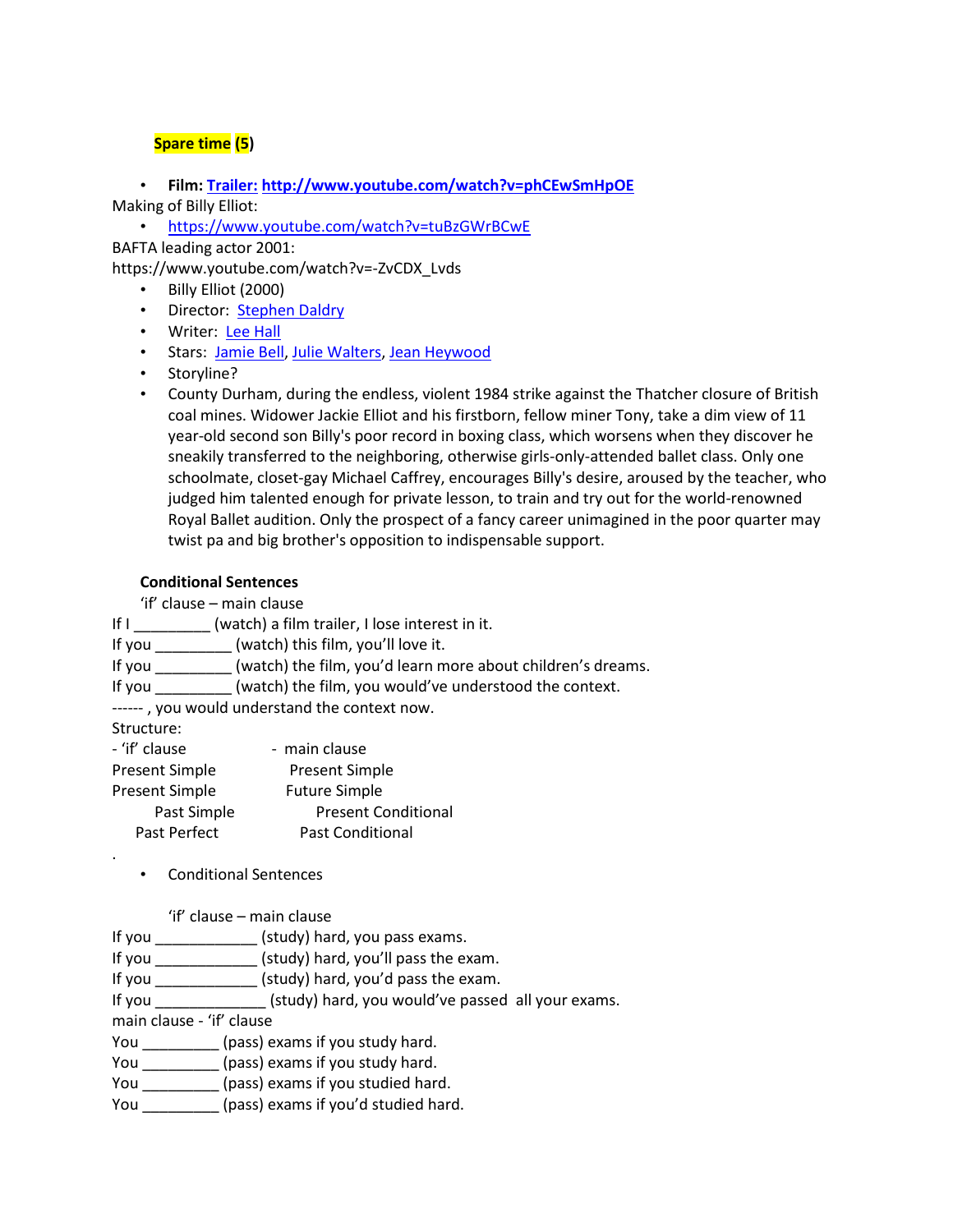• Zero Conditional *(when, as soon as, unless) Have time / go for a walk If I have time, I go for a walk. Unless I'm busy, I go for a walk.* If / unless + present simple - present simple • First Conditional *(when, as soon as, unless) Have time / go for a walk If I have time tonight, I'll go for a walk.* Unless I'm busy tonight, I'll go for a walk. If + present simple - will + infinitive

- Countable vs. Uncountable Nouns *TASK: correct the sentences:*
	- 1. *There are much restaurants in the centre of London.*

2. *Have you got many furniture in your house?*

*They've got three children, two cats and a dog. She's got intelligence and wisdom. They've got three children, two cats and a dog. She's got intelligence and wisdom.*

• Countable vs. Uncountable Nouns

Countable Nouns: singular, plural

*Sg Noun + Sg Verb Pl Noun + Pl Verb* 

*The book is here. The books are here. a/an + Sg Noun some/any/many/a lot of/ She has got a book. lots of/ a few/ a* 

 *Quantifiers: couple of* 

 *how many + Pl Noun*

 *She has got some books.*

• Uncountable Nouns: singular

Uncountable Noun + Sg Verb

French is difficult.

His advice was very useful.

Abstract Nouns: *honesty, wisdom, intelligence, love, luck, anger, education, poverty, freedom,...*  Food: *meat, bread, water, rice, salt, ...* School Subjects: *music, biology, chemistry* Games/Sports/Activities: *tennis, golf, volleyball, jogging, research, training, ...* Material: *paper, sand, fur, petrol, wool, ...*

#### WORDS USUALLY COUNTABLE IN OTHER LANGUAGES:

- advice
- evidence
- applause
- clothing
- damage
- equipment
- employment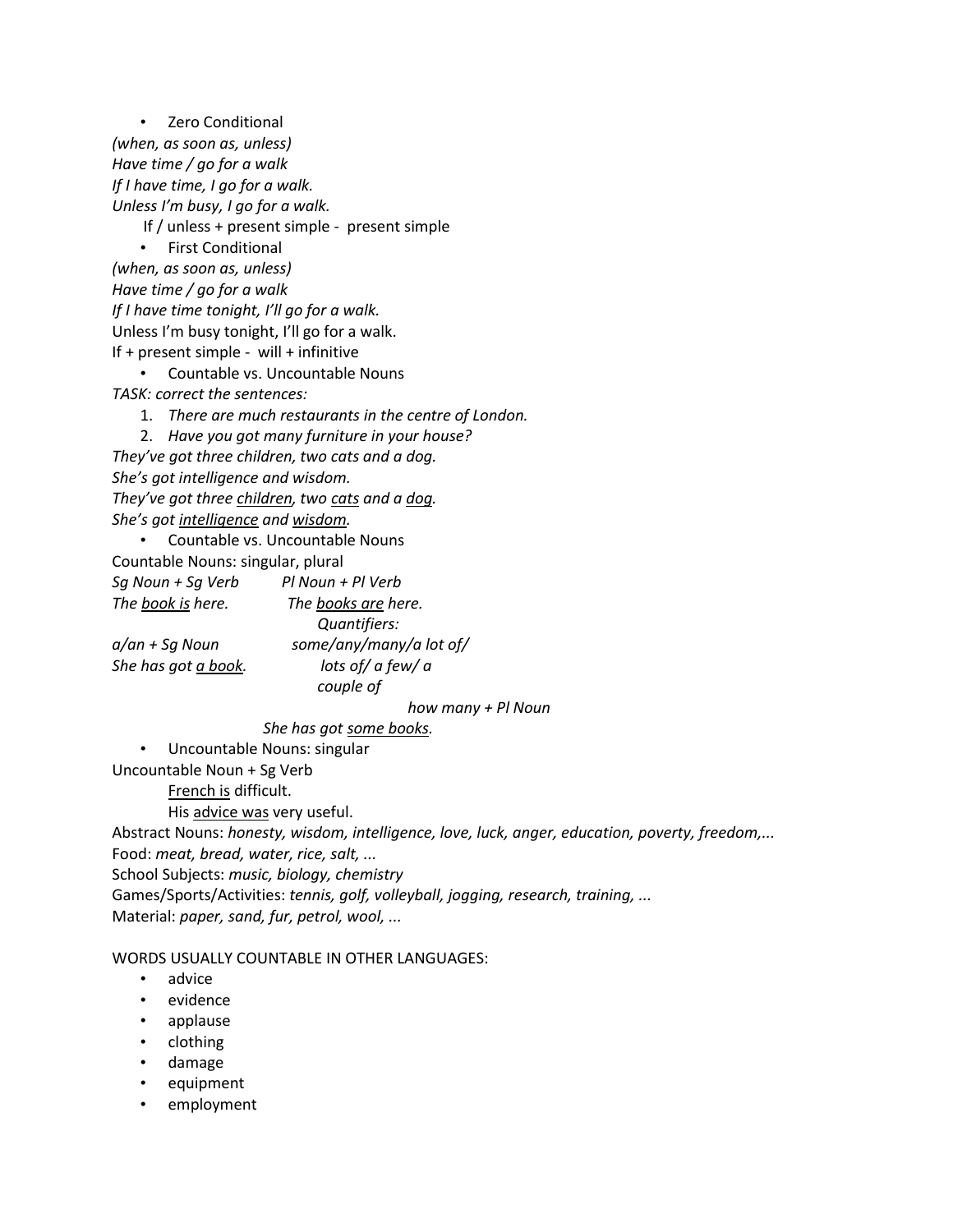- furniture
- harm
- information
	- + SgV
- knowledge
- luggage
- money
- news
- practice
- pollution
- research
- scenery
- violence
- work
- traffic

+ SgV

- Quantifiers
- Countable:

 a few, a couple, few, some, (not) any many, a lot of, lots of

How many?

```
• Uncountable: 
a little, little, some, (not) any
much, a lot of, lots of
```
How much?

a piece of, a cup of, a bottle of, ...

TASK: 1. use the right quantifier with the following nouns: time, friends, money, information, apples

BOTH UNCOUNTABLE AND COUNTABLE:

- coffee
- tea
- beer
- chocolate
- ice cream
- water
- sugar
- business
- time
- paper
- noise
- hair
- room
- experience
- *He has long hair.*
- *There's a hair in my tea.*
- *Did you hear a noise?*
- *There's too much noise.*
- *She owns a business.*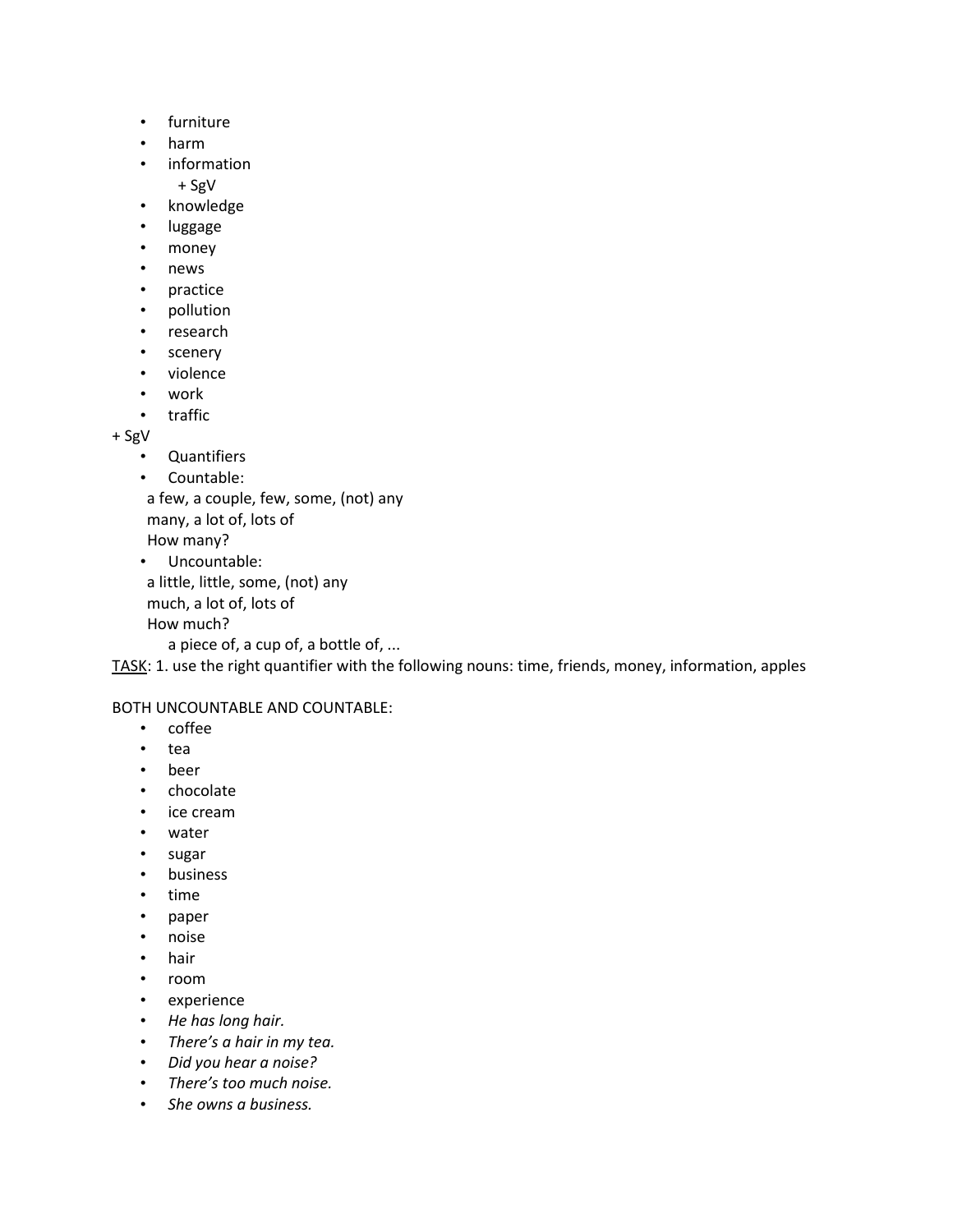- *Business is booming.*
- *We have little spare time.*
- *I've been here many times.*
- *She is a teacher with long experience in teaching.*
- *Our holiday experiences were great.*

**The non-finites Gerund – verbal noun (***reading/speaking/teaching/running/lying/living/writing ...)* **Infinitive FULL INFINITIVE:** *to read/to speak/to teach/to live/to write* **BARE/PLAIN INFINITIVE:** *read/speak/teach/run/live/write* **Participles – verbal adjectives** Present: *writing* Past: *written* Perfect: *having written* • The Gerund – verbal noun Noun characteristics Subject *Reading is very useful.* Predicative *My hobby is reading books*. Object *I like reading novels*. Object of a preposition *I am fond of reading.* - May be preceded by determinatives the, a, this, my *His reading is slow*. Saxon genitive *That child's reading is too fast*. Adjective *Let's listen to her beautiful reading.* • The Infinitive Functions: I As a noun: Subject *To act like that is childish. It is childish to act like that.* Predicative *What I like is to go for long walks.* Object *I want to know the answer*. II As an adjective: to qualify a noun *Did you have enough time to answer all the questions?* to qualify an indefinite pronoun *Would you like something to drink?* to qualify an adjective *We are ready to go.* III As an adverb: of purpose or result *I've come here to learn English.* Verbs followed by the Gerund:

- 1. after verbs/phrases expressing likes and dislikes: like, love, prefer, enjoy, mind, hate, detest, dislike, can't stand, ...
- 2. after verbs/phrases denoting the beginning, continuation, and end of an action: start, begin, continue, finish, stop, carry on, keep on, go on, give up, ...
- 3. after verbs: regret, remember, forget, admit, deny, suggest, avoid, ... Verbs followed by the Infinitive: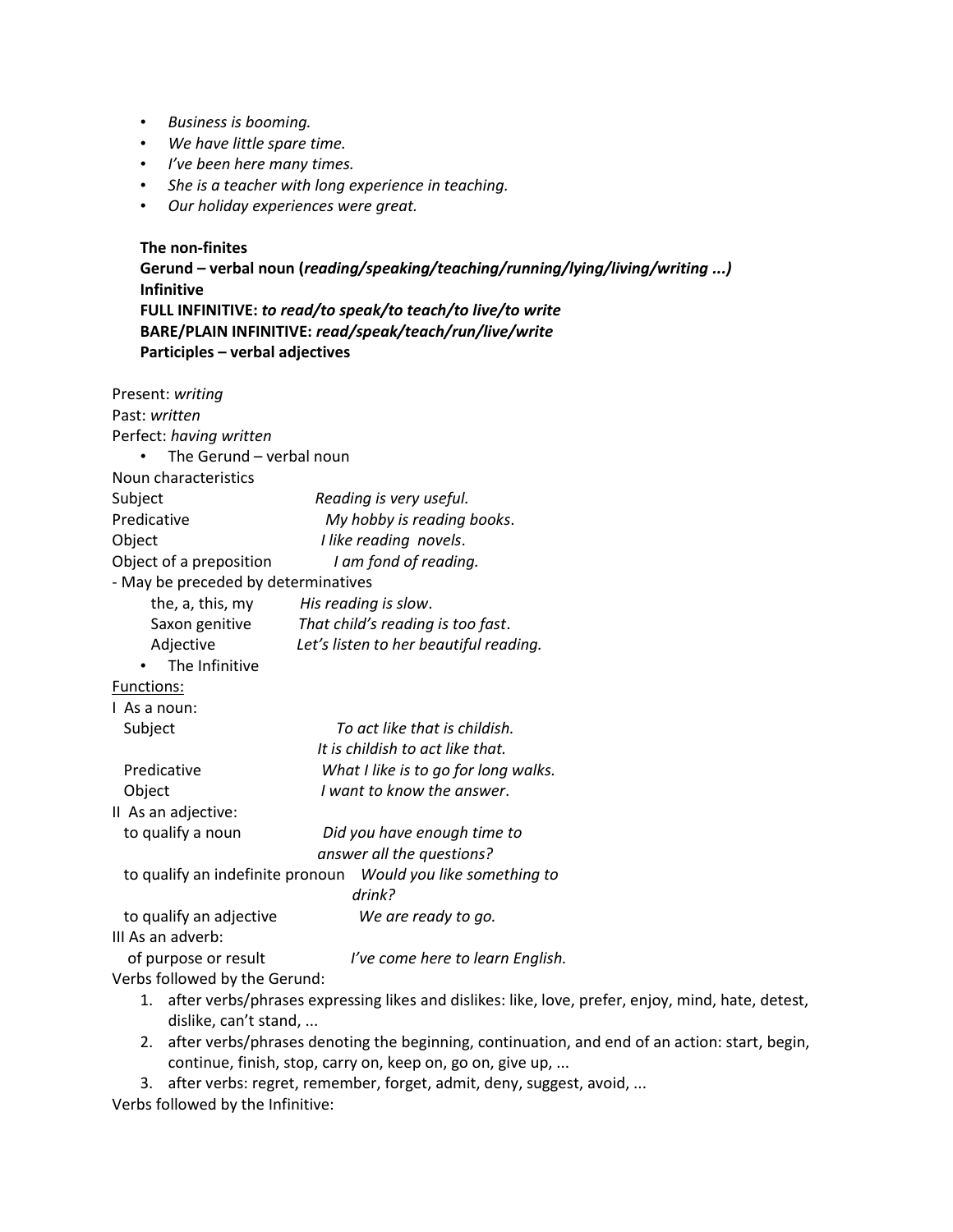- 1. after verbs expressing likes and dislikes: like, love, prefer, wish, would like, desire, want, hate, dislike, ...
- 2. after verbs denoting the beginning, continuation, and end of an action: start, begin, continue, stop, ...
- 3. after verbs: decide, expect, hope, promise, offer, refuse, agree, remember, forget, plan, learn, know, succeed, manage, fail, ...
- 4. verb + object + infinitive: tell, order, ask, remind, advise, warn, invite, persuade, allow, permit, want, expect, forbid, encourage, instruct, teach, would like

### **Progress test 1**

Grammar: Put the verb into the correct tense/form

• In the developed world the average man \_\_\_\_\_\_\_\_\_\_(live) until he is 75.4 years old.

Make questions about the following statements. Use the question words in brackets:

• She grew up in Brazil. (where?)

Use the gerund or infinitive to complete the sentences:

• I hate \_\_\_\_\_\_\_\_\_\_\_\_ (wait) for buses.

- Choose the correct quantifier (many, a lot of, much, some)
	- You should eat early vegetables.

Write the following numbers in words:

Vocabulary: Complete the sentences

Sunday papers have more \_\_\_\_\_\_\_\_ than the daily papers.

- Complete the question with a tag
	- Come here, \_\_\_\_\_\_\_\_\_\_\_\_\_\_\_\_\_\_?

Complete the sentences with modals of obligation and probability

- You \_\_\_\_\_\_\_\_\_\_\_\_use a credit card. (will probably/may)

Use the correct relative pronoun /adverb

- The man \_\_\_\_\_\_\_\_\_\_ phoned is here.

Complete the sentences by adding prefixes or suffixes to the words in bold:

- Our priority is educate

Use the words in brackets to make comparative or superlative sentences:

- This afternoon I had \_\_\_\_\_\_\_\_\_\_\_\_\_\_\_\_\_\_\_(delicious) lunch of my trip so far
- Complete the text using the correct tense of the phrasal verbs*: grow up, ....*

• My parents are English, so I \_\_\_\_\_\_\_\_\_\_\_\_\_\_\_\_\_\_\_ speaking English.

- Write a paragraph
	- to describe the relationship with your best friend,
	- to present a book/film you have read/seen,
	- to describe where you live and your lifestyle,
	- to show the power of the internet as a medium/ to describe your favourite medium,
	- to invite a famous person to give a talk at the FEJ,
	- to describe your favourite spare-time activity

**English Language Course, General, level B1-B2 CEF, 2018/2019 ONLINE SESSION 3 2 April 2020**

## **Holidays (6)**

**TASK: find examples of the Past Perfect & Past Simple** in the following paragraph: *Travels Across Africa*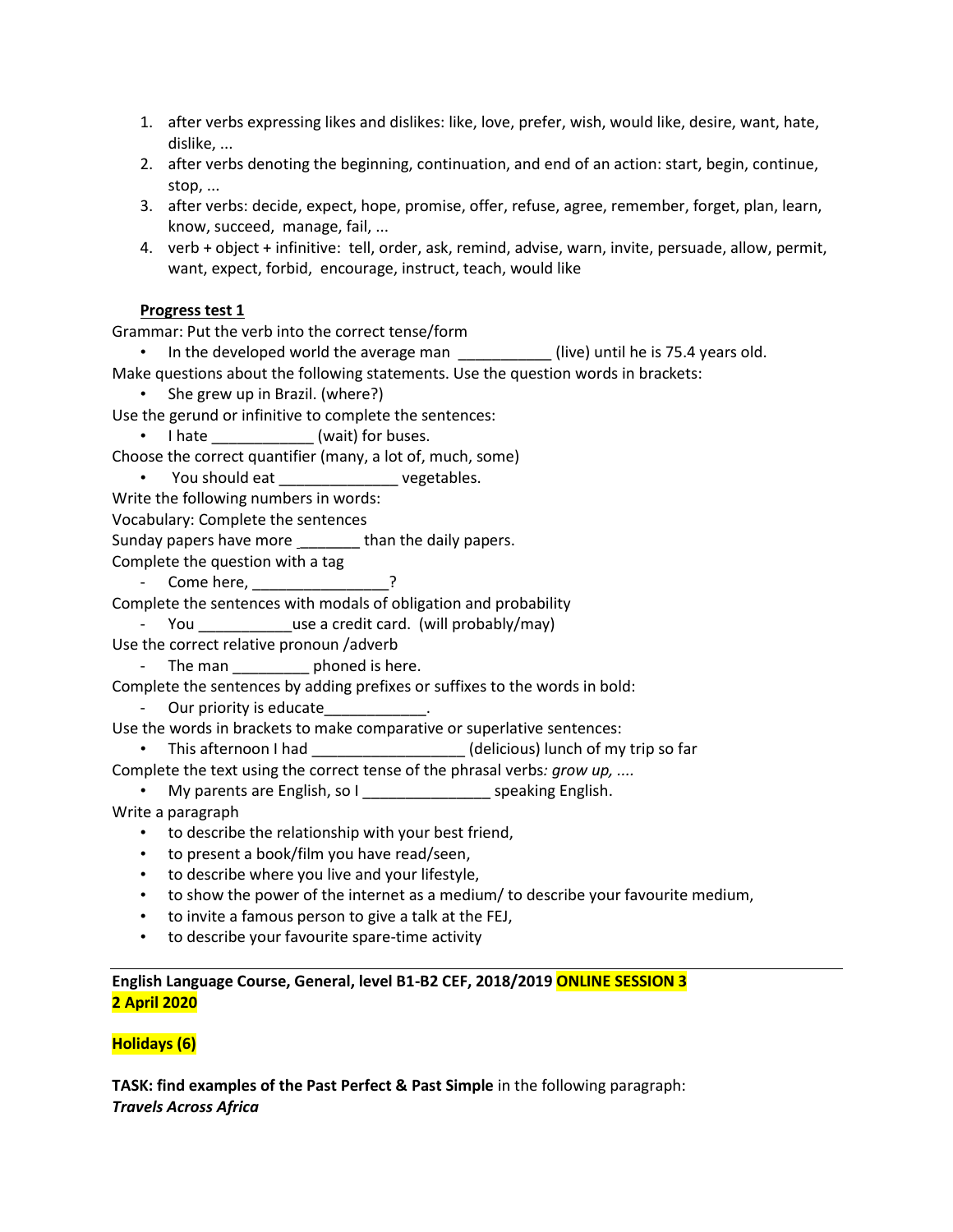• For six hours we shot through the barren landscape of the Karoo desert in South Africa. Knowing our journey was ending, Daniel and I just wanted to remember all we had seen and done. He used a camera. I used words. I had already finished three notebooks and was into the fourth, a beautiful leather notebook I'd bought in a market in Mozambique.

## **Past Perfect vs Past Simple**

**had written (I'd written), hadn't written, had you written?** The class **started** at 9. I **arrived** at 9.15. When I arrived, the class already/just (**start**). When I arrived, the class **had** already/just **started.** The class (start) before /by the time I arrived. The class **had started** before /by the time I arrived. When I **got** to the station, the train **had left**. When I **got** to the station, the train **left**. After we **had passed** our exams, we went out to celebrate. As soon as/the moment she **had read** the poem, she said she liked it. He wanted to see London because he **had** never **been** there before. - **adverbs of time**: *when, after, as soon as, the moment, already, just, before, by the time; since, for.* When she came back home, the door was opened. Someone **had broken** into the house.

She knew that someone \_\_\_\_\_\_\_\_\_\_ (break) into the house.

She remembered that she \_\_\_\_\_\_\_\_\_ (leave) the door opened.

She realized that she \_\_\_\_\_\_\_\_\_\_\_\_\_ (act) stupidly.

She knew that someone **had broken** into the house.

She remembered that she **had left** the door opened.

She realized that she **had acted** stupidly.

- verbs and phrases in the past tense followed by verbs in the past perfect referring to previous events: **realize, know, think, remember, hope, tell, be sure.**

Check meaning of the following words:

- Roaring
- The setting sun
- Quietness
- Glanced
- Racing
- Breath
- Landscape
- Checked into

**Articles: a/an, the, (no article)** – Find examples of article use in thefollowing paragraph:

## *Dublin – A Quick Guide*

• Dublin, a city over a 1,000 years old, is the cultural and historical capital of Ireland and the birthplaçe of many of the world's most popular writers and musicians. It has always had a reputation as a vibrant and lively city, but since the economic boom of the 1990s, Dublin has got even better.

#### **Articles: a/an, the, (no article)**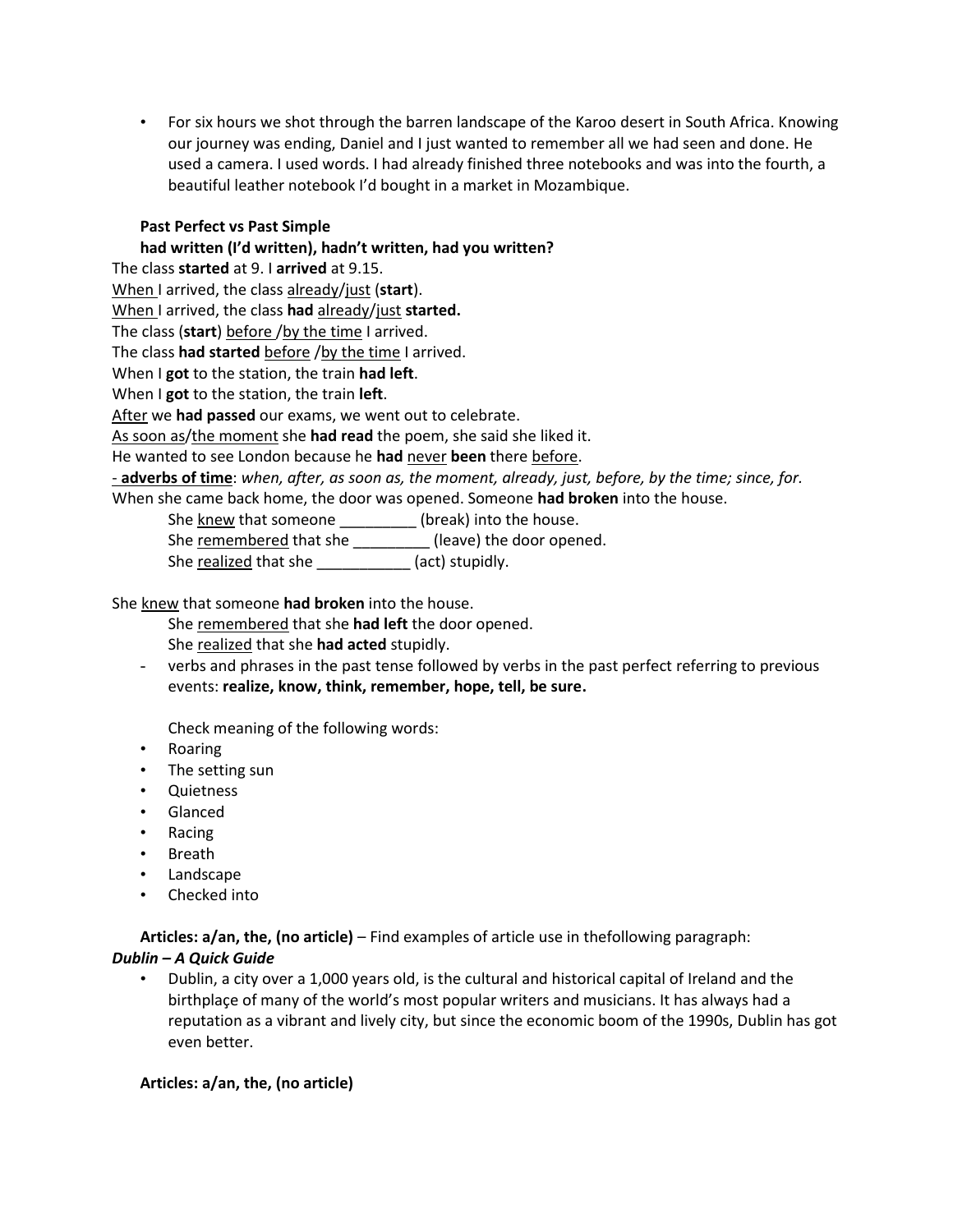#### **Indefinite article: a/an (Sg, CN)**

*He works in a shop. He works in the shop in the centre of the town. I've bought a new mobile phone. It's great. The phone connects to the Internet*. *It's a nice day. A tiger is a wild animal. (NB: Tigers are wild animals; The tiger is a wild animal.)*

 *She is a teacher/ an English teacher.*

*I've got a sister. She has a long nose. (NB: She has long hair and blue eyes.)*

• N**o article**

#### **Zero article: + Plural Nouns / Uncountable Nouns**

*Dogs are not allowed into the shop. I love apples. Milk is good for you. She comes from France. Belgrade is in Serbia. They come from South America. We visited Lake Victoria. They climbed Mt. Everest last year. I bought it in Bond Street. They visited Buckingham Palace. Dinner is at 7.30. go home, be at home, go to work, go to bed.*

*We went there by car.* 

*Children are at school.*

*Noun + number: size 43, Room 25, page 20, question 3, Gate 7, Platform 5.*

#### **Definite article: the**

*We saw \_\_\_ good film. It was \_\_ film about \_\_\_ Second World War. Where's \_\_ newspaper? The film was about \_\_love of \_\_\_girl for books. (the ... of) \_\_\_President of \_\_\_ USA. \_\_\_\_ sun sets in \_\_ south. I really admire \_\_ Itailans. \_\_\_ old need our special care. Do you play \_\_\_ guitar? You are \_\_\_ first. This is \_\_\_\_ best one.\_\_\_\_sooner \_\_\_\_ better. \_\_\_ same; \_\_\_ radio; \_\_\_ cinema; \_\_\_theatre \_\_\_ Danube flows through Belgrade. \_\_\_ United Kingdom; \_\_\_\_ Alps; \_\_\_\_ Atlantic Ocean; \_\_\_\_ Falkland Islands; \_\_\_\_\_ south of Serbia; We saw a good film. It was the film about the Second World War. Where's the newspaper? The film was about the love of a girl for books. (the ... of)*

*The President of the USA. The sun sets in the south.*

*I really admire the Itailans. The old need our special care.*

*Do you play the guitar?* 

*You are the first. This is the best one. The sooner the better.* 

*the same; the radio; the cinema; the theatre*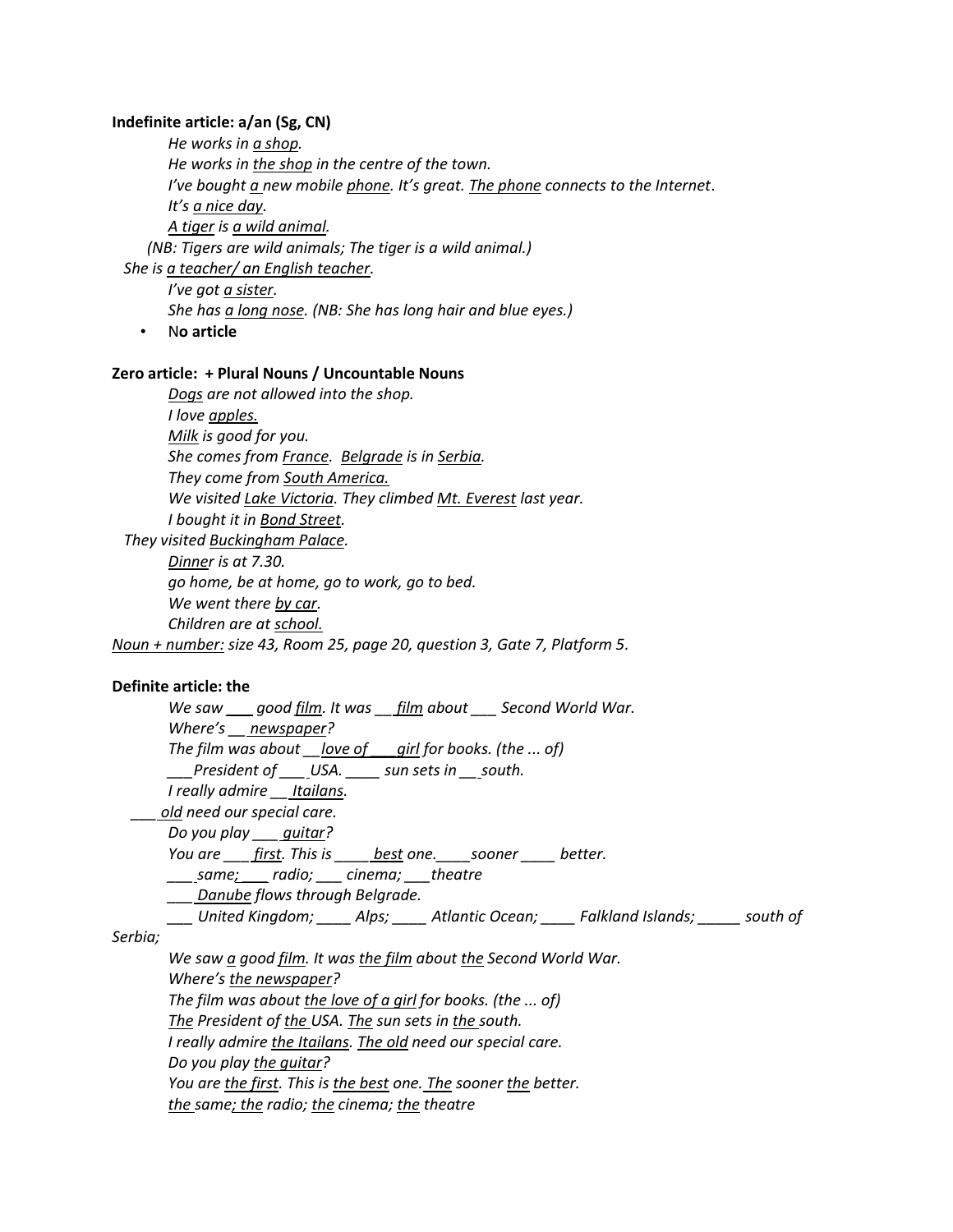*The Danube flows through Belgrade. The United Kingdom; the Alps; the Atlantic Ocean; the Falkland Islands; the south of Serbia; \_\_\_ giraffe is \_\_\_tallest of all animals. \_\_\_\_ bicycle is an excellent means of transport. Can you play \_\_\_\_ guitar? \_\_\_young,\_\_\_\_rich, \_\_\_old, \_\_\_\_homeless, \_\_\_ unemployed \_\_\_\_ French, \_\_\_\_\_ English \_\_\_ French language, \_\_\_\_\_\_ English language The giraffe is the tallest of all animals. The bicycle is an excellent means of transport. Can you play the guitar? The young, the rich, the old, the homeless, the unemployed The French, the English The French language, the English language*

## **English Language Course, General, level B1-B2 CEF, 2018/2019 ONLINE SESSION 4 9 April 2020**

## **Education (7)**

**Question forms Wh- Questions: Subject or Object?** • **Question words (cont.)**

- **Why When Where How How many/much/often/long/far/old/well**
- Why was she late?
- When do you study?
- Where do they live?
- How did you come?
- How many books have you got?
- How much do you study for the exam?
- How often do you go abroad?
- How important is this question?

#### *Used to + Infinitive*

**TASK**: Complete the following sentences: *When I was a child, I used to ........................... . When I was in secondary school, I didn't use to .......... . When you were a child, did you use to ................. ?*

#### **Form and use**:

*I like healthy food, such as salads, fruit and vegetables. But, when I was young I used to eat a lot of fast food such as hamburgers and pizza. Used to + infinitive ... didn't use to + infinitive Did ..... use to + infinitive*

• *Used to / would repeated actions, past habits, past states*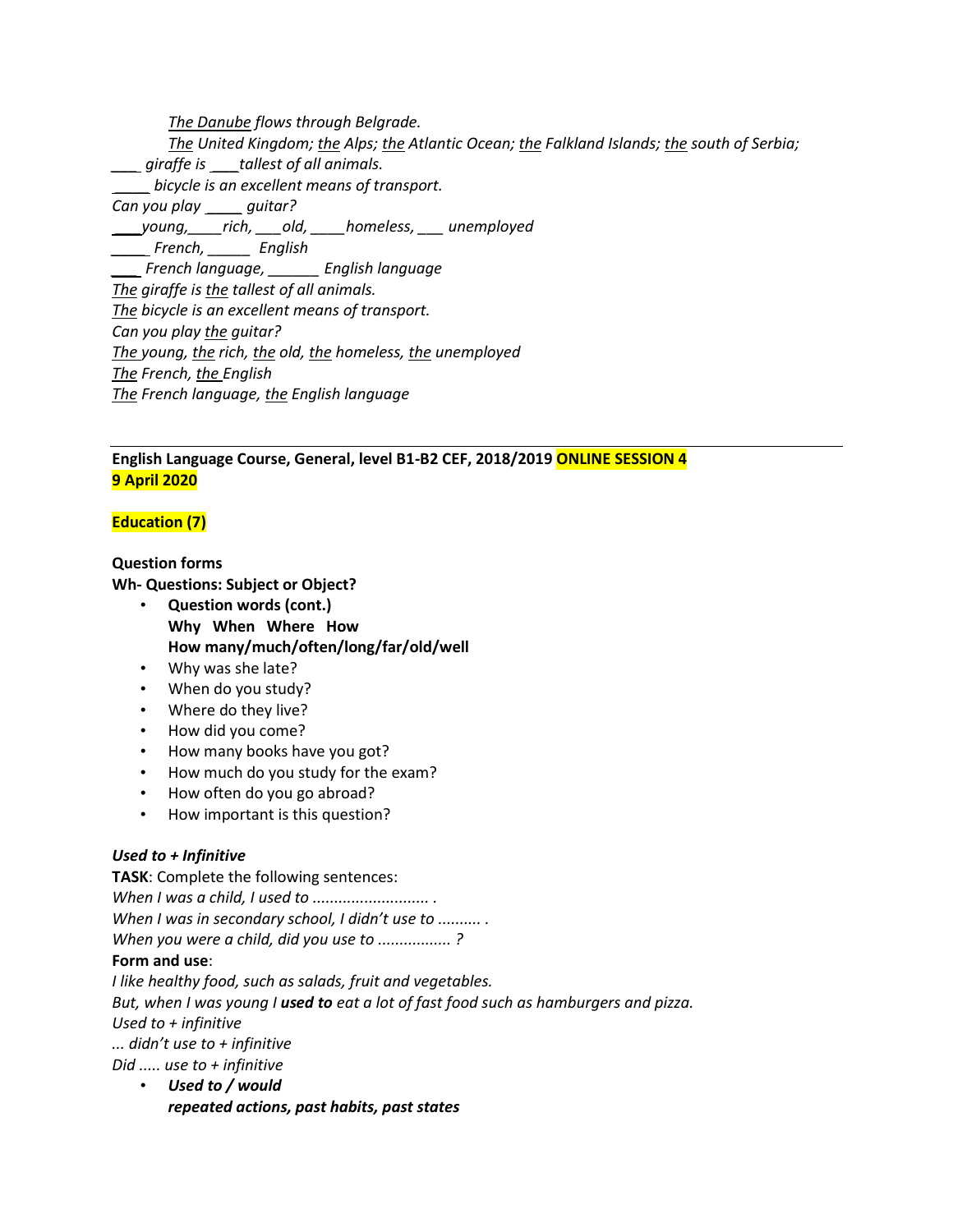*My generation used to go to school on Saturdays. / would go ... We'd get up early and walk to school. We used to love reading books. The Faculty used to be a college. Did you use to eat a lot of sweets when you were children?*

### **Ability**

I ........ speak English very well. When she was five, she ....... read and write. ...... you play football? I ....... remember her name. ....... you able to do it? There was a big fire, but they ........ able to escape. There was a big fire, but they ........ to escape.

## **Modals of ability**

**can (can't), could (couldn't), was/were able to, (wasn't/weren't able to); manage to (didn't manage to)** I can speak English very well. When she was five, she could read and write. Can you play football? I can't remember her name. Are you able to do it? There was a big fire, but they were able to escape. There was a big fire, but they managed to escape.

## **Idioms**

## **A group of words that has a special meaning that is different from the ordinary meaning of each separate word:**

• 'under the weather'

*You look a bit under the weather.*

• 'wet behind the ears'

*He is still wet behind the ears.*

• *'*have a sweet tooth'

## *Do you have a sweet tooth?*

- = very young and without much experience
- = enjoy eating sweet things

= slightly ill

- **Idioms about learning**
- [https://www.facebook.com/LifeStories.Goalcast/?hc\\_ref=ARSvn1jeemT\\_oXiRnyh1LjmfexiZGSKV](https://www.facebook.com/LifeStories.Goalcast/?hc_ref=ARSvn1jeemT_oXiRnyh1LjmfexiZGSKVsT19Z9IllpaiZVabh406zHB8w6WaLGnMlw0) [sT19Z9IllpaiZVabh406zHB8w6WaLGnMlw0](https://www.facebook.com/LifeStories.Goalcast/?hc_ref=ARSvn1jeemT_oXiRnyh1LjmfexiZGSKVsT19Z9IllpaiZVabh406zHB8w6WaLGnMlw0)
- to learn by heart
- to pick up
- not to have a clue
- to make a wild guess
- to know inside out
- to brush up on
- to give a hand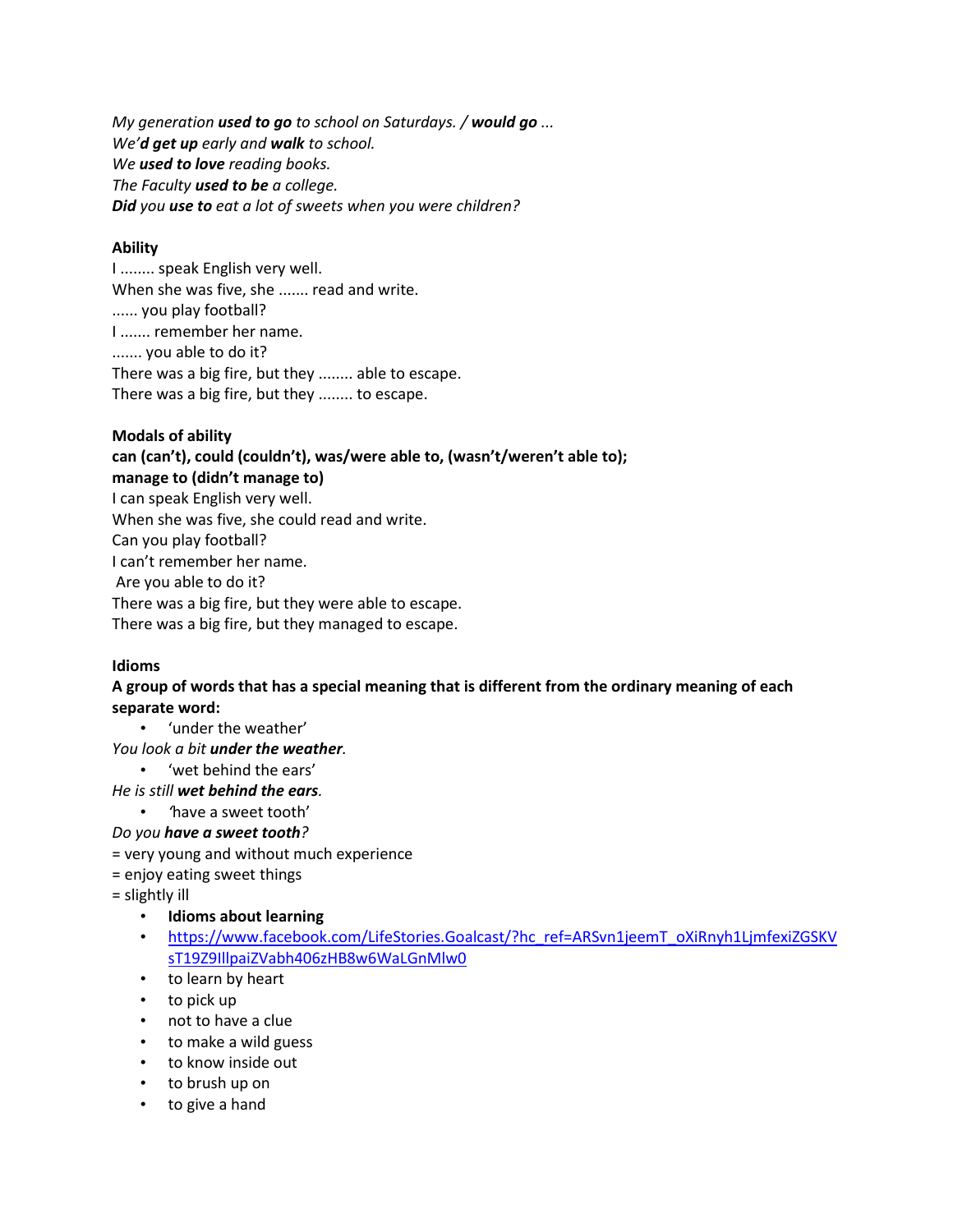- a bookworm
- the teacher's pet

**English Language Course, General, level B1-B2 CEF, 2018/2019 ONLINE SESSION 5 16 April 2020**

**Change (8)**

**Grammar:**

- Second conditional
- Third conditional
- Combined conditional
- Adverbs form & use
	- of time
	- of degree
	- of manner
	- of attitude

**Task:** use the right tense to make Second & Third Conditional:

- 1. If I \_\_\_\_\_\_\_\_\_\_\_(have) the chance, I'd go to England.
- 2. If you asked him again, he  $\frac{1}{2}$  [refuse].
- 3. What would happen if you  $\overline{\hspace{1cm}}$  (not go) to your classes tomorrow?
- 4. If  $I_{\text{max}}$  (be) you, I'd try to get a new job.
- 5. If they \_\_\_\_\_\_\_\_\_\_\_\_(agree) to make classes smaller, we could give each student more attention.

have/had will refuse/would refuse don't go/didn't go am/was/were agree/agreed

•

**Task**: use the right tense to make Second & Third Conditional:

- 1. If I had a computer, I \_\_\_\_\_\_\_\_\_\_\_\_\_\_\_(do) it myself.
- 2. If  $I_{\text{max}} = (study)$  harder, I would get better marks.
- 3. If I \_\_\_\_\_\_\_\_\_\_\_\_\_\_ (know) the answer, I might have told you.
- 4. Where would you go if you \_\_\_\_\_\_\_\_\_\_\_\_\_\_(be) on holiday now?

5. If you had listened to his advice, you exactled the job.

will do/would do study/studied

knew/had known

are/was/were

would't lose/wouldn't have lost

#### • **Second Conditional**

Present Conditional

Potential Conditional

Hypothetical Conditional

If I **got** the job in a village school, I **would move** to live there.

If I **were** you, I **would accept** the offer.

If I **had** some extra money, I **might buy** a new mobile phone.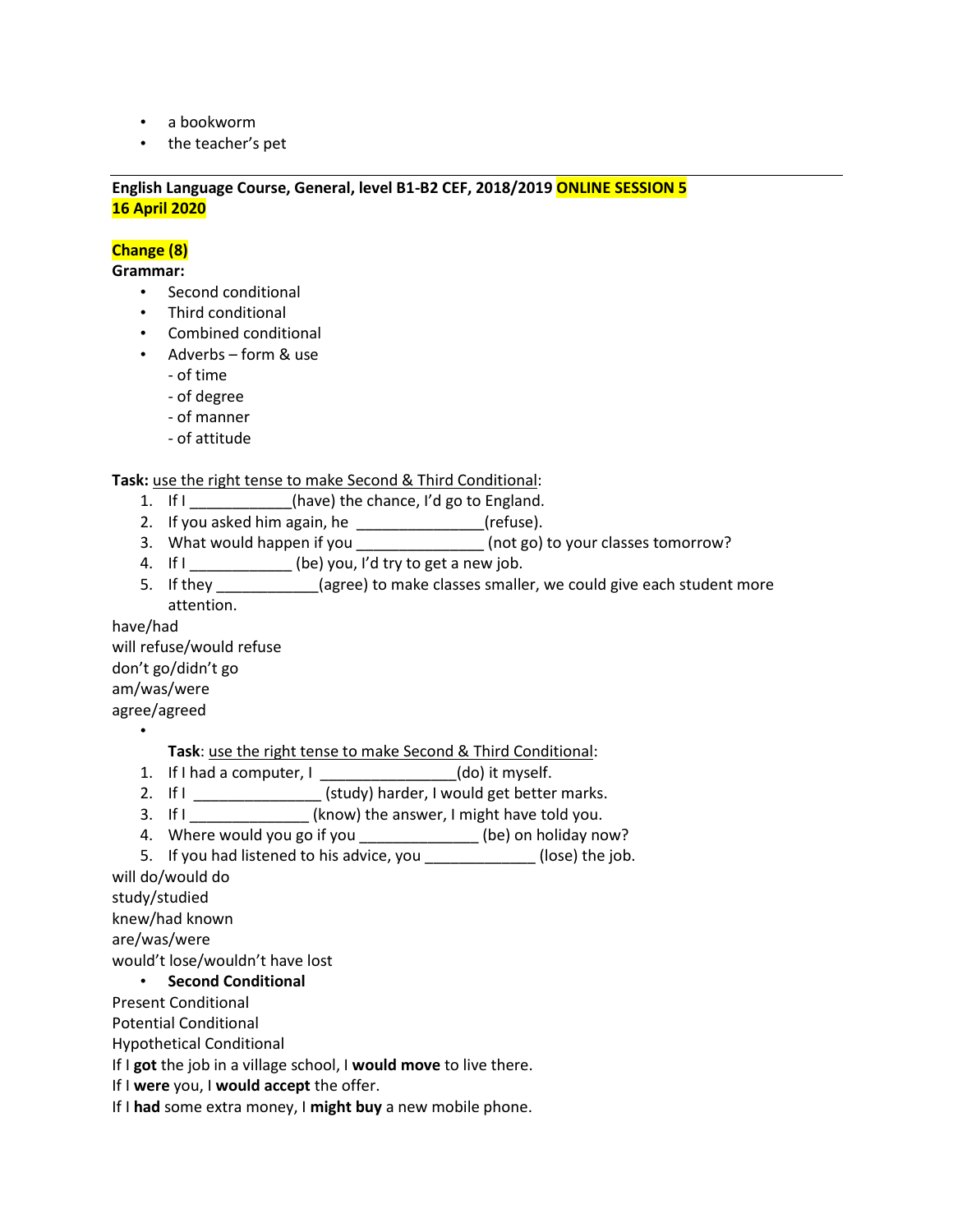We **might go** for a walk if we **didn't have** so much work. / unless we **had** so much work If + **past tense** - **would + infinitive**

## **might + infinitive**

### **could + infinitive**

### • **Third Conditional**

Past Conditional, Unreal Conditional

(I didn't get the job in a village school. I didn't leave the town.)

If I **had got** the job in a village school, I **would have left** the town.

### **Would** you **have been** happier if you **had studied** law?

(She didn't prepare for the test. She didn't pass it.)

If she **had prepared** for the test, she **might have passed** it.

## If + **past perfect** - **would have + past participle**

### **might have + past participle**

### **Combined Conditional**

(They didn't invite us. We are not at the party now.) If they ..................us, we ............ at the party now. If they **had invited** us, we **would be** at the party now. (You didn't stay at home, you moved to Jagodina last year. You are not very happy now.) ........... you ...... happier if you ............... at home? **Would** you **be** happier if you **had stayed** at home? If you **had stayed** at home, **would** you **be** happier? We **would be** at the party now if they **had invited** us. If + **past perfect** - **would + infinitive**

- 1. If  $I$  \_\_\_\_\_\_\_\_\_\_\_(have) the chance, I'd go to England.
- 2. If you asked him again, he  $\frac{1}{2}$  [refuse].
- 3. What would happen if you \_\_\_\_\_\_\_\_\_\_\_\_\_\_\_\_(not go) to your classes tomorrow?
- 4. If  $I_{\text{max}}$  (be) you, I'd try to get a new job.
- 5. If they \_\_\_\_\_\_\_\_\_\_\_(agee) to make classes smaller, we could give each student more attention.
- 6. If I had a computer, I \_\_\_\_\_\_\_\_\_\_\_\_\_\_\_\_(do) it myself.
- 7. If I \_\_\_\_\_\_\_\_\_\_\_\_\_\_\_\_ (study) harder, I would get better marks.
- 8. If I \_\_\_\_\_\_\_\_\_\_\_\_\_\_\_\_\_(study) harder in April, I might have got better marks.
- 9. If I \_\_\_\_\_\_\_\_\_\_\_\_\_\_\_\_(know) the answer, I might have told you.
- 10. Where would you go if you \_\_\_\_\_\_\_\_\_\_\_\_\_\_\_ (be) on holiday now?
- 11. If you had listened to his advice, you \_\_\_\_\_\_\_\_\_\_\_\_\_ (lose) the job.

## **Adverbs**

**Task**: make adverbs from the words in brackets and put them in the correct place to complete the sentences:

- 1. We will see them at the party. (hopeful)
- 2. I go to the supermarkets on Saturdays. (usual)
- 3. She is so busy that I ever see her anymore. (hard)
- 4. We don't want to damage the relationship. (certain)
- 5. I can't see how we can do it any other way. (personal)

## **Adverbs of Frequency and Probability:**

**usually, often, sometimes, probably, ...**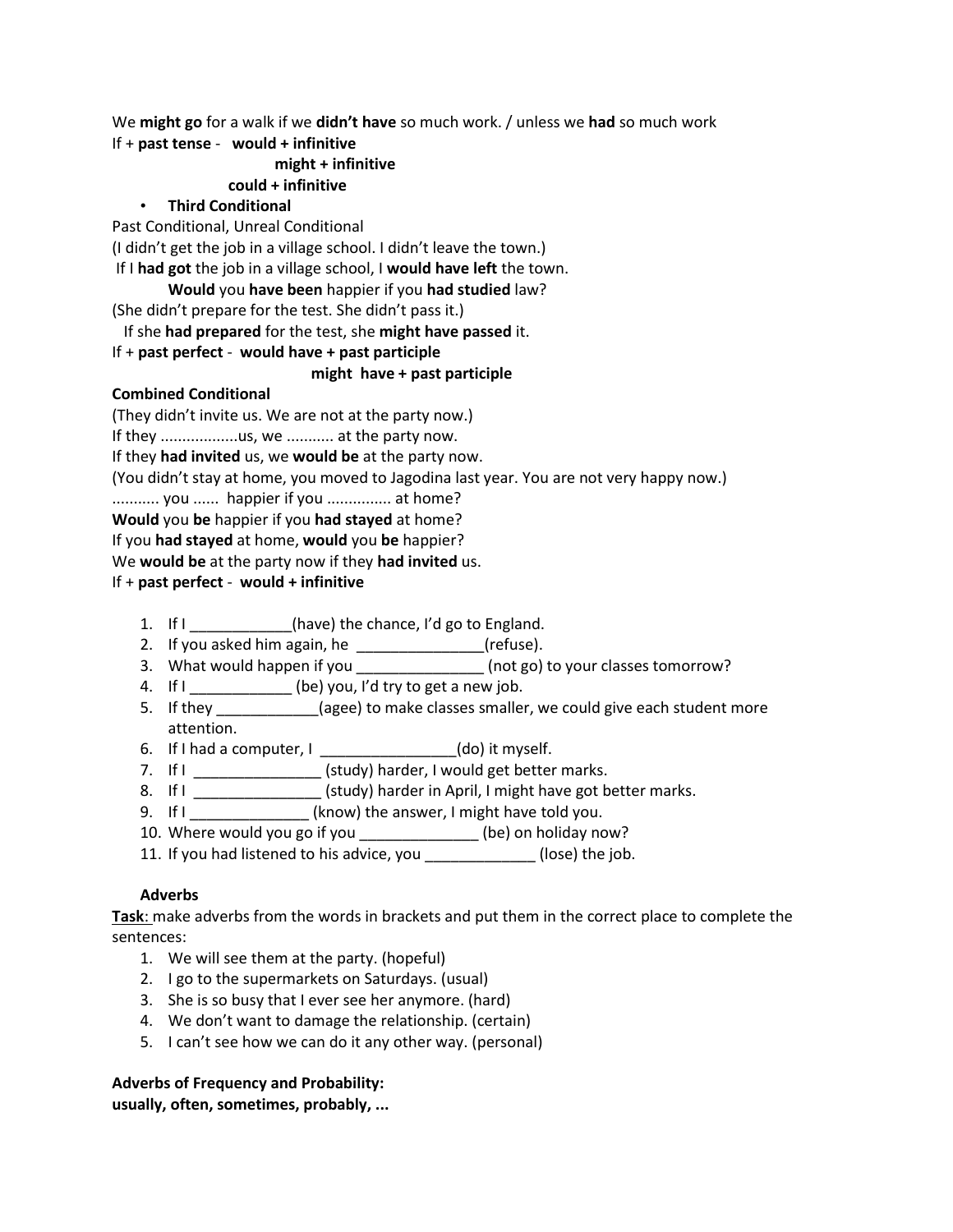- describe how often something happens or how probable it is. We **often** have to work late. Doesn't he **ever** study? I s**ometimes** drink tea. They will **probably** arrive late. I **probably** won't see you. **Adverb + Verb** • **Adverbs of Manner: quickly, carefully, clearly, ... -** say how something is done: **Verb + Adverb** She is a quiet girl. She talked **quietly**. Be careful! I'll read it **carefully**. **Adjective + ly interesting quick loud** Irregular good – **well**  hard – **hard** fast – **fast** She can't sing **well.** We work very **hard**. (We **hardly** work at all.) Adjectives ending in –ly: **friendly, lovely, lively, silly, lonely, elderly in a ........ way** It's hard work teaching a class of lively children. She always talks **in a lively way**.

#### **Adverbs of Degree:**

**really, totally, completely ...**  - say to what extent something is done or felt (to make a verb weaker or stronger), or for emphasis: He **totally** forgot. She **really** hates fish. We failed **completely**. I'm **completely** confused. **Adverb + Verb Verb + Adverb Adverb + Adjective Comment Adverbs:** 

**surprisingly, obviously, seriously ...** - include a comment or opinion about what is being said or written (to describe attitude): **Hopefully**, we will see them at the party. **Surprisingly**, he failed.

**Obviously**, someone told them.

**Fortunately**, no one was injured in the crash.

**Definitely**, I'm not sure this is the best plan.

**Personally**, I can't see how we can do it any other way.

**Adverb + subject**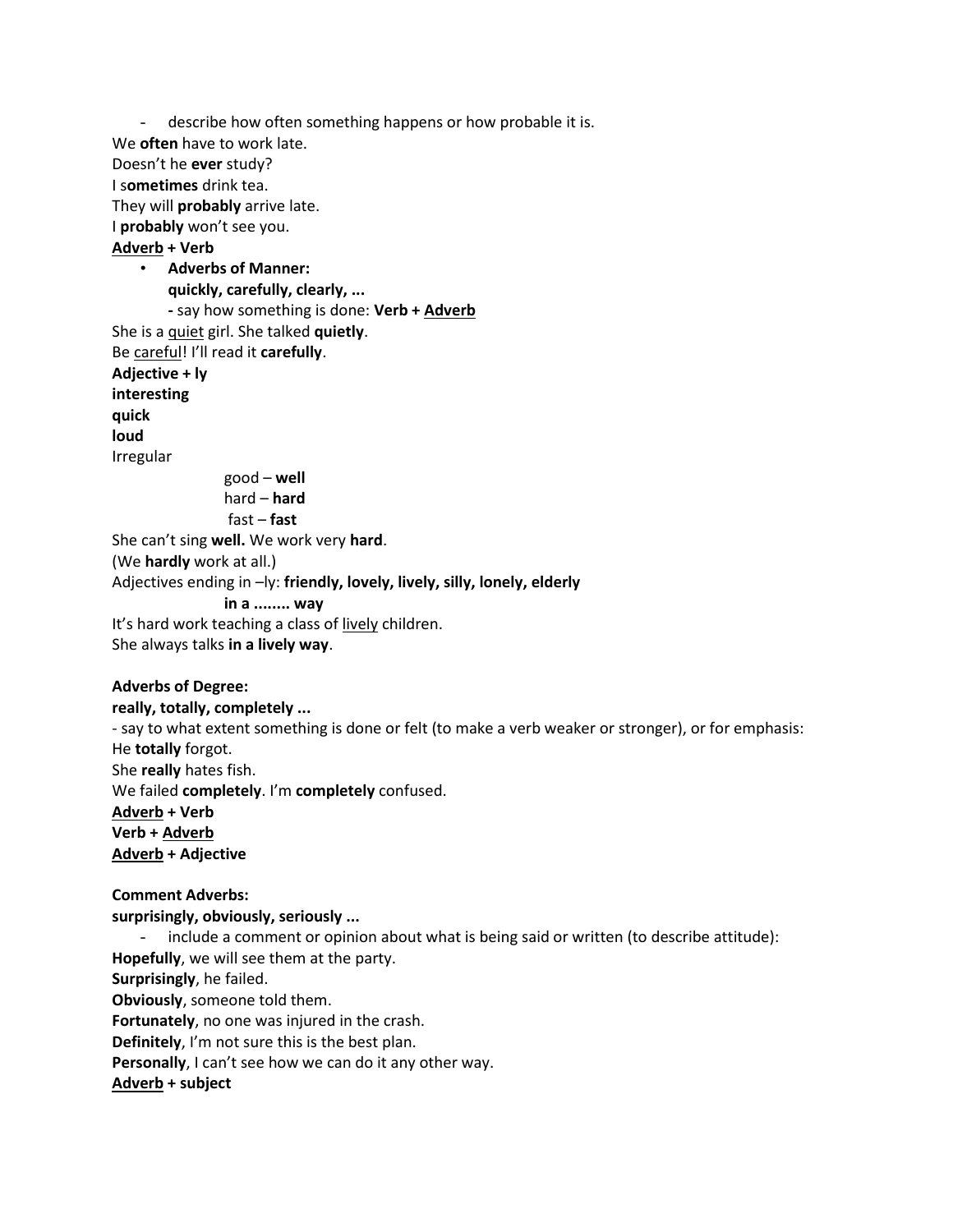### **Affixation PREFIXATION (prefix) SUFFIXATION (suffix)**

*unfair forgetful endless unspoiltsuccessful touristy unemplyment un + emply + ment*

*uneconomically*

- **Prefixes – new meaning**
- **over** cooked, worked, eat, estimate
- **under** cooked, developed, paid, valued
- **dis** honest, agree, appear,
- **in** human, formal, secure, sensitive,
- dependent, credible
- **im** possible, polite, patient,
- **Suffixes – new part of speech**
- Creation, civilisation, education, accommodation, direction, inspiration, globalisation
- Intelligence, ignorance, importance, independence, difference
- Movement, employment, treatment, government, achievement, punishment
- Darkness, happiness

### **English Language Course, General, level B1-B2 CEF, 2018/2019 ONLINE SESSION 6 23 April 2020**

# **Jobs (9)**

#### **Reported Speech**

- Reported statements (pp. 10, 35, 38, 48, 67, 93, 111)
- Reported questions (pp. 76)

Vocabulary

- BE vs AE
- http://learnenglishkids.britishcouncil.org/en/short-stories/william-shakespeare

TASK: report these statements

*"I've never been to the United States."*

*"I can't drive."*

*"She has a very well-paid job."*

*"I'm working tomorrow evening."*

*"I don't have any brothers or sisters."*

*"I didn't invite all of them."*

Start with: *You say you have never been to the Unirted States.*

Start with: *But you said you had been to the States.*

Reported Speech

**Statements** 

"*I want to buy a car*."

- She says that she wants to buy a car.
- She's just told me that she wants to buy a car.
- She will tell you that she wants to buy a car.

**BUT** 

- She said that she wanted to buy a car.
- She told me that she wanted to buy a car.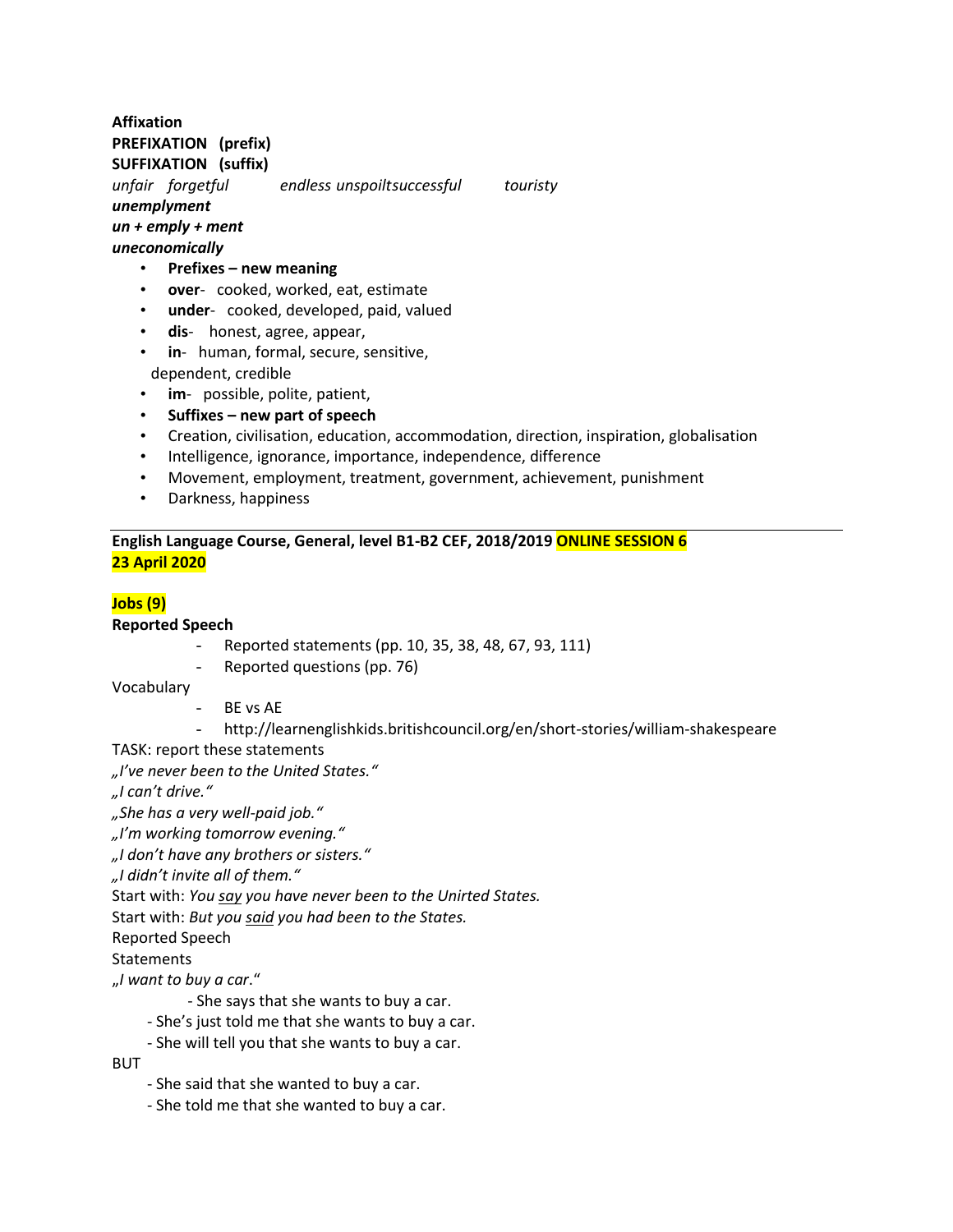Reported Speech - statements Reported Speech - statements REPORTED SPEECH - Questions "Is he your friend?"

- I want to know if/whether he is your friend.

- Tell me if he is your friend.

- She's asked me if he is my friend.

**BUT** 

- She asked me if he was my friend.

"Where is your friend?"

- I want to know where your friend is.

BUT

- She asked me where my friend was.

REPORTED SPEECH - Questions

British English vs American English

TASK: Match 1-17 to a-q:

- 1. Vacation
- 2. Apartment
- 3. Movie
- 4. Mail
- 5. Freeway
- 6. Cell phone
- 7. Check
- 8. Soccer
- 9. Fries
- 10. Round trip
- 11. High school
- 12. Gas
- 13. Subway
- 14. Mall
- 15. Restroom
- 16. Elevator
- 17. Elementary school
- a) Holiday
- b) Flat
- c) Film
- d) Post
- e) Motorway
- f) Mobile phone
- g) Bill
- h) Football
- i) Chips
- j) Return ticket
- k) Secondary school
- l) Petrol
- m) Underground
- n) Shopping centre
- o) Toilet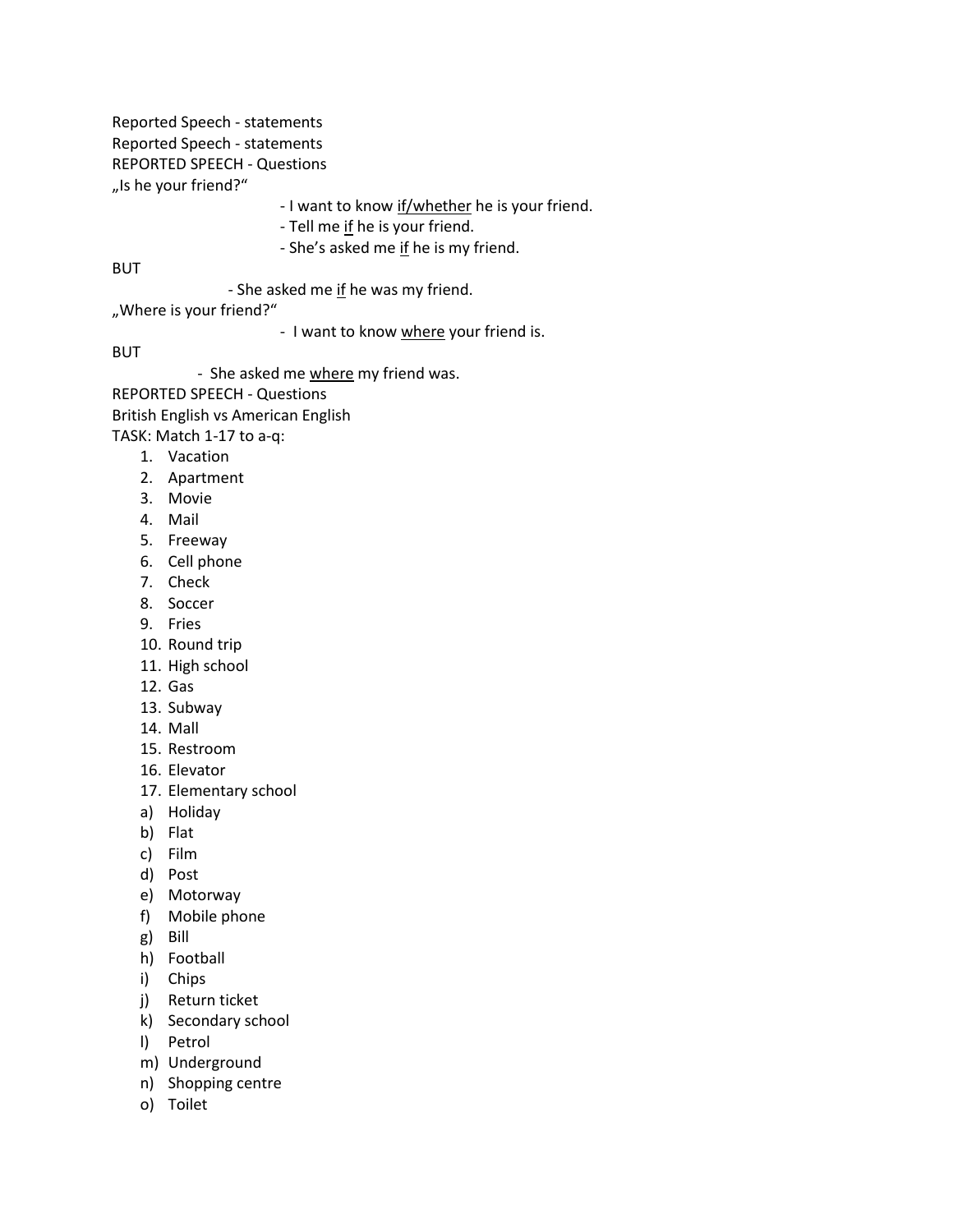p) Lift q) Primary school British English vs American English II Spelling centre - center theatre metre organise - organize realise summarise criticise prioritise but: advertise BE & AE defence – defense traveller – traveler programme - program colour – color neighbour humour flavour III Pronunciation – drawl and twang; intonation completely different car, four, sir, hear pass, ask, dance, fast bother, hot, top, not, got new, duty IV Grammar Present Perfect Tense vs Past Simple have got vs have have got to vs have to *Did you do your homework yet? Have you done your homework yet? I already ate. I've already eaten. I've got two sisters. I have two sisters. I've got to go now.* 

**English Language Course, General, level B1-B2 CEF, 2018/2019 ONLINE SESSION 7 7 May 2020**

#### **Memories (10)**

*I have to go now.*

**Subjuntive (***wish***) TASK**: Compare A and B examples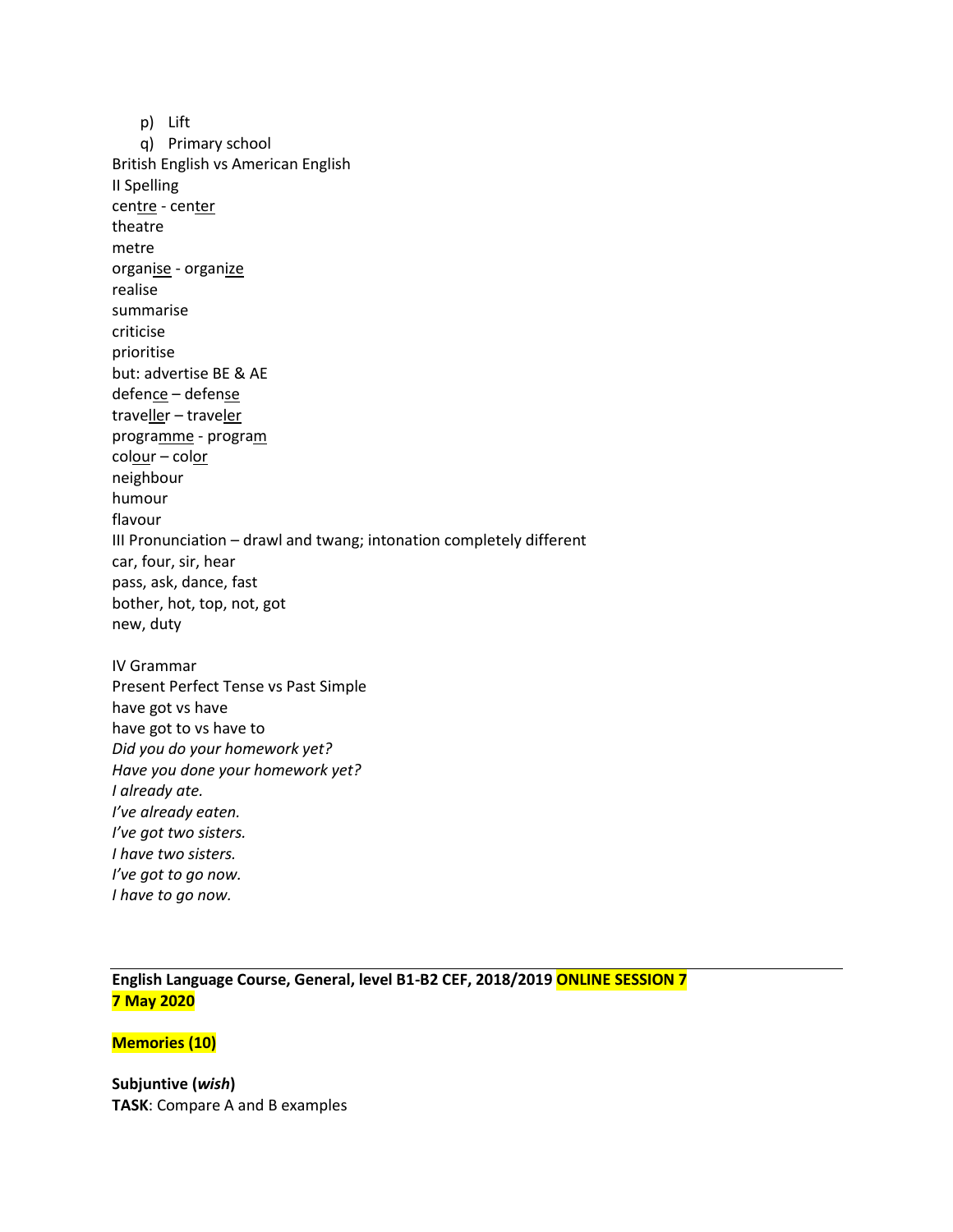*A)*

*I wish you luck in the test. I wish you every success. I wish you a happy birthday. I wish you a pleasant stay here. I wish you all the best. B) I wish I were at home now. (I am not at home, but at work now.) I wish I had had more luck in the exam last week. (I did not have enough luck at the exam last week.)* **Subjunctive Mood**  wi**shes about the present:** *I wish I had more free time. I wish we lived in a bigger house. She wishes she was taller. I wish I could play the piano. I wish I wasn't so tired. I wish I didn't have to leave now. He wishes he wasn't so nervous.* **Wish + Past Tense** *I wish you \_\_\_\_\_\_\_\_\_\_\_\_ (not keep) coming late to class.*

#### **PRESENT COMPLAINTS**

**wish + OBJECT + would** *I wish it would stop raining. I wish they would be quiet. I wish you wouldn't keep interrupting me.* **Wish / if only Subjunctive Mood (wishes about the past)**

#### **PHRASAL VERBS**

**verbs + particle** Two- or three-word verbs with idiomatic meaning: *He ran up a big bill in the restaurant. He looked the word up in a dictionary.* If the meaning of two-word verbs is clear (not idiomatic), it is not called a phrasal verb. *He ran up the stairs. He looked at the picture.*

## **Phrasal Verbs - form**

1. **Verb + Adverb** *The meeting broke up. He put off the meeting until tomorrow.* 2. **Verb + Preposition** *Please look after the children. He put across his point of view very successfully.*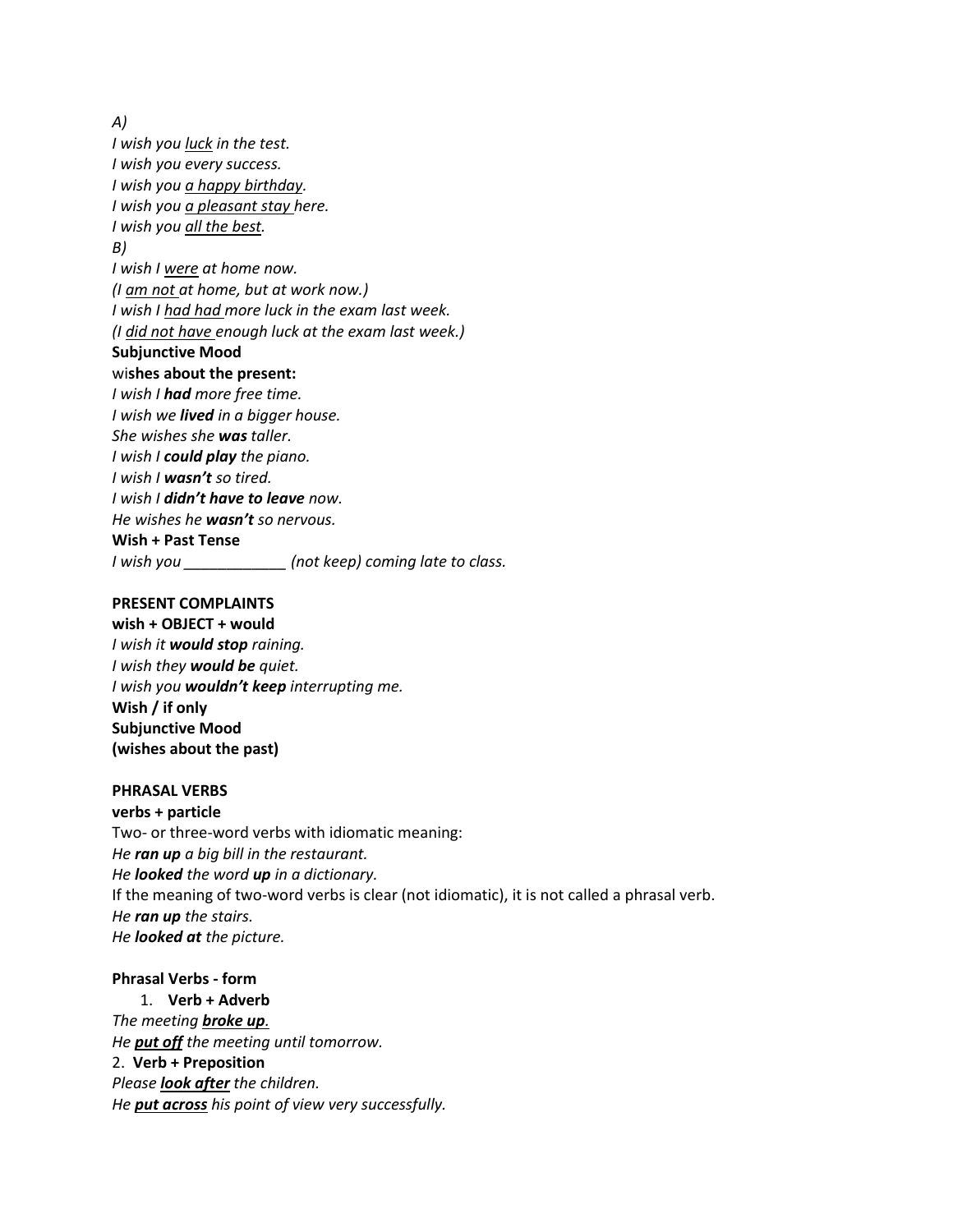3. **Verb + Adverb + Preposition** *I am going to cut down on chocolate. We've run out of milk.*

#### **PHRASAL VERBS: VERB + PARTICLE**

(**in, out, on, off, up, down, away, back, round, through, about, along, over, forward, by)**

*I grew up in a small town.* COMPARE (Tr. or Intr.?): *The plane took off*. *He took off his coat*.

**II TRANSITIVE – SEPARABLE (OBJECT) III TRANSITIVE – INSEPARABLE IV THREE-PART**

#### **Test 2**

**Put the verb into the correct tense/form** When I got there I realised that I \_\_\_\_\_\_\_\_\_\_\_\_\_\_\_\_\_\_\_\_\_(leave) her phone number at home. If the traffic hadn't been so bad,  $I_{\text{2}}$  \_\_\_\_\_\_\_\_\_\_\_\_\_\_\_\_\_\_(be) late. **Write in reported speech** "I've just started at Manchester University" – He said ... **Write the American equivalents for the words/phrases in bold:** 1. How are you getting to the \_\_\_\_\_\_\_\_\_\_\_\_\_\_\_\_\_(shopping centre)? **Choose the correct adverb** *Hopefully/Personally*, I'll retire when I'm fifty. **Write a, an, the or no article.** John plays \_\_\_\_\_\_ drums in \_\_\_\_\_ band. **Use use to, used to or would for past habits and states.** We \_\_\_\_\_\_\_\_\_\_\_\_\_\_\_\_\_\_\_\_\_\_ play football all day. **Complete the sentences. Use these modals:** *could (not), (not) had to, were (not) allowed to* We **We** start the car, so we got the bus. **Choose the correct alternative by underlying it:** The workers are *confused / confusing / frightening* about the company's new rules. **Vocabulary: Complete the sentences with words or phrases in the box:** She's a translator, so she speaks more than one **\_\_\_\_\_\_\_\_\_\_\_\_\_\_\_\_\_. Use the right form of the verbs** *make, let* **or** *allow:* The Semco company \_\_\_\_\_\_\_\_\_\_\_\_\_\_ its workers use the company's machine. **You have a new job as a teacher. Use these notes to write a paragraph about it.**

#### **Essay topics:**

6. Describe the most beautiful place you have visited.

7. Describe your first teacher.